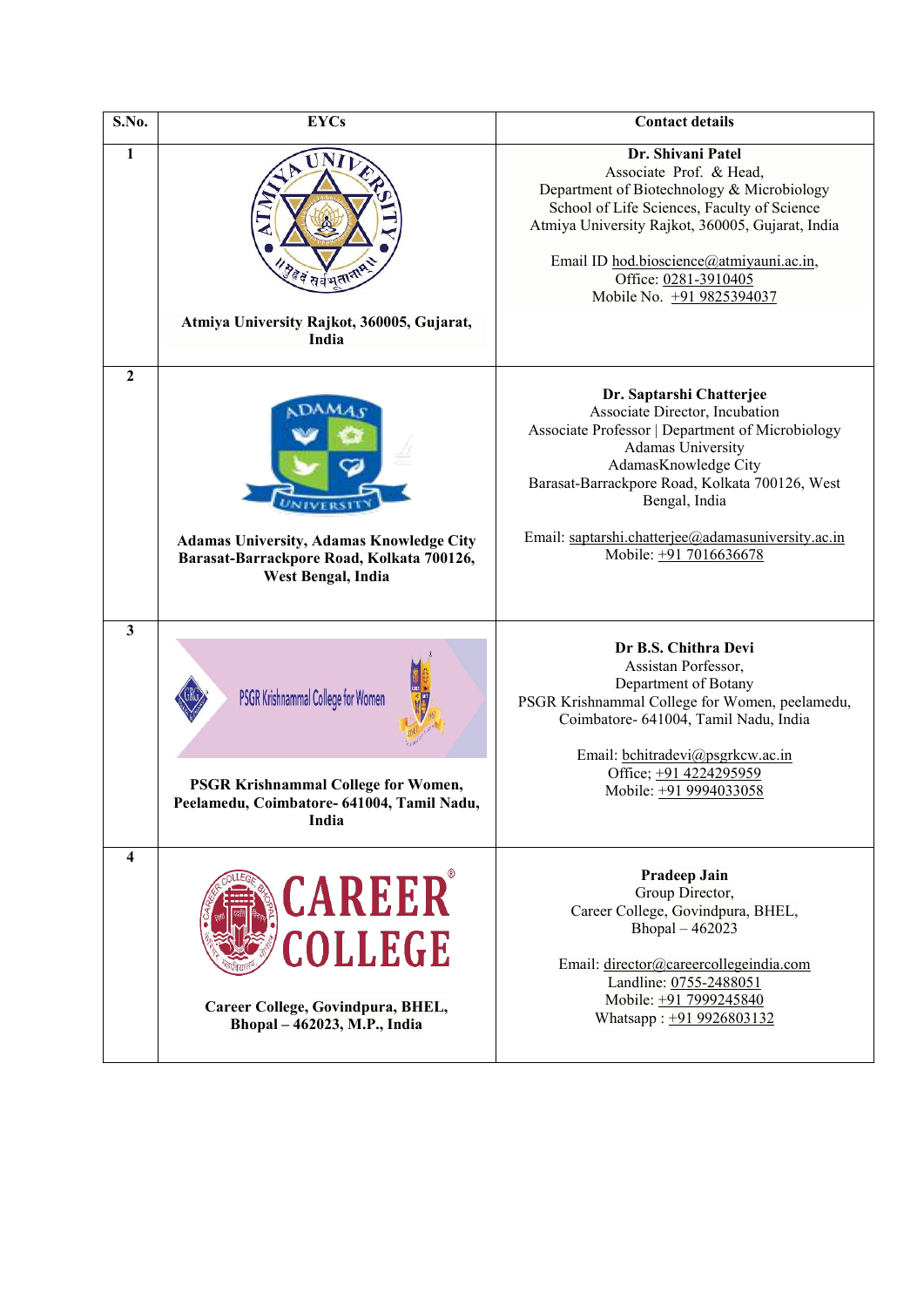| 5              | GIET University, Gunupur-765022,(Dist:<br>Rayagada), Odisha, India                     | <b>Manoja Das</b><br>Associate Professor and Head<br>Department of Biotechnology<br>GIET University,<br>Gunupur-765022,(Dist: Rayagada),Odisha, India<br>Office: 06857-250172 extn 34<br>Mobile: 09437771065<br>Fax: 06857-250232                         |
|----------------|----------------------------------------------------------------------------------------|-----------------------------------------------------------------------------------------------------------------------------------------------------------------------------------------------------------------------------------------------------------|
| 6              | University of Agricultural Sciences, Dharwad-<br>580005, Karnataka, India              | Dr. Narayan Moger<br>Professor and Head<br>Department of Biotechnology<br>College of Agriculture,<br>University of Agricultural Sciences, Dharwad,<br>Karnataka-580005<br>Email: mogernb@uasd.in, hodbthacd@uasd.in<br>Mobile: 9480459906                 |
| $\overline{7}$ | PROGRESS THROUGH KNOWLEDGE<br>Anna University, Chennai-600025, Tamil Nadu              | Dr. S. Meenakshisundaram<br>Dean, Alagappa College of Technology<br>Professor, Centre for Biotechnology<br>Anna University, Chennai-600025, Tamil Nadu<br>Email: meenakshi@annauniv.edu<br>Office: 044-22358365<br>Mobile: +91 9840348173                 |
| 8              | Panjab University, Sector 14, Chandigarh-<br>160014, Punjab, India                     | Dr Rohit Sharma<br>Chairperson,<br>Department of Microbial Biotechnology<br>Punjab University, Sector 14, Chandigarh-160014,<br>Panjab, India<br>Email: rohit28@pu.ac.in, chairdmbt@pu.ac.in<br>Office: +91 172 256161, 2534660<br>Mobile: +91 9914461545 |
| 9              | Tamil Nadu Agricultural University, Lawley<br>Rd, P N Pudur- 641003, Tamil Nadu, India | <b>Prof S. MohanKumar</b><br>Director,<br>Centre for Plant Molecular Biology and Biotechnology<br>Tamil Nadu Agricultural University, Lawley Rd, P N<br>Pudur- 641003, Tamil Nadu, India<br>Email: mohankumar.s@tnau.ac.in<br>Mobile: +91 9442224572      |